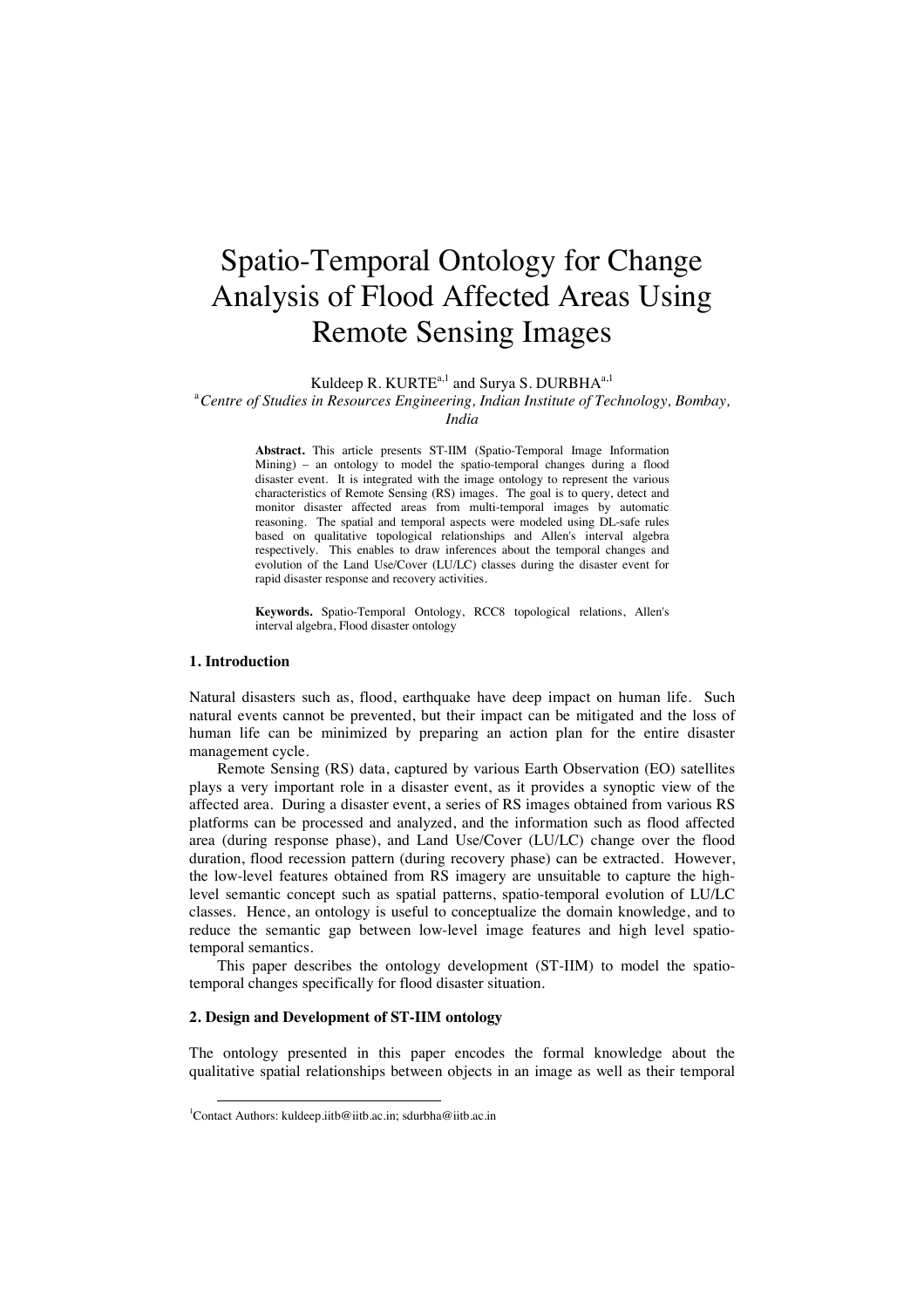behavior in order to model, retrieve and detect the spatio-temporal changes. The Basic Formal Ontology  $(BFO<sup>2</sup>)$  is imported as a base ontology and the domain knowledge (LU/LC classes) and spatial and spatio-temporal knowledge is built upon it. The ontology (ST-IIM) is developed in Web Ontology Language (OWL-DL) and is openly available<sup>3</sup>. The developed ontology is able to do reasoning about the subsumption relationships among LU/LC classes, reasoning about spatial relations and spatiotemporal changes during dynamic events such as flood disaster. The similar work has been presented in [1] where a 4D-fluent approach is used to represent the evolution of the temporal information in ontologies.

### *2.1. Encoding spatial knowledge*

To understand the spatial configuration, the spatial relationships among image regions need to be formally defined and encoded in an ontology. The Region Connection Calculus (RCC8) defines a set of eight jointly exhaustive and pair wise disjoint (JEPD) topological relationships (see Figure 1 (a)) [2]. These topological relationships are defined as a hierarchy of object properties in ST-IIM ontology. For example, Externally Connected (*EC*) **subPropertyOf** Connected (*C*) and Partially Overlap (*PO*) **subPropertyOf** Overlap (*O*) are defined. Moreover, the characteristics such as, symmetry, reflexivity, transitivity are defines for these topological object properties, e.g. the object property *EC* and *PO* are declared as symmetric.



**Figure 1.** (a) RCC8 topological relations hierarchy [2] (b) Non-Tangential Proper Part (NTPP) example

Also in this work, image regions are assumed to be represented by their Minimum Bounding Rectangles (*MBR*s) (see Figure 1(b)). The OWL classes, *Region* and *BoundingBox* are defined in an ontology and connected via *hasBBox* object property. The MBR representation of a region divides the space into 25 partitions (4 points, 12 lines and 9 region partitions) [3]. Hence, the MBR representation of two regions will generate 169 exhaustive spatial configurations. This spatial knowledge is defined in terms of topological relationships by developing their rule-based logical encoding using Semantic Web Rule Language (SWRL) in ST-IIM ontology. These spatial rules compares four datatype properties of two *MBR*s i.e. *hasLeftLong* (longitude of lower left corner of *MBR*)*, hasLowerLat* (latitude of lower left corner of *MBR*)*, hasRightLong*  (longitude of upper right corner of *MBR*)*, hasUpperLat* (latitude of upper right corner of *MBR*), which is presently not possible using OWL-DL constructs, and hence SWRL rules were used. A subset of 65 topological rules are developed and integrated into ST-

 <sup>2</sup> https://github.com/BFO-ontology/BFO/blob/v2.0/bfo.owl

<sup>&</sup>lt;sup>3</sup> http://home.iitb.ac.in/~kuldeep.iitb/ST-IIM.owl ; http://ontohub.org/fois2016\_ontology\_comp/ST-IIM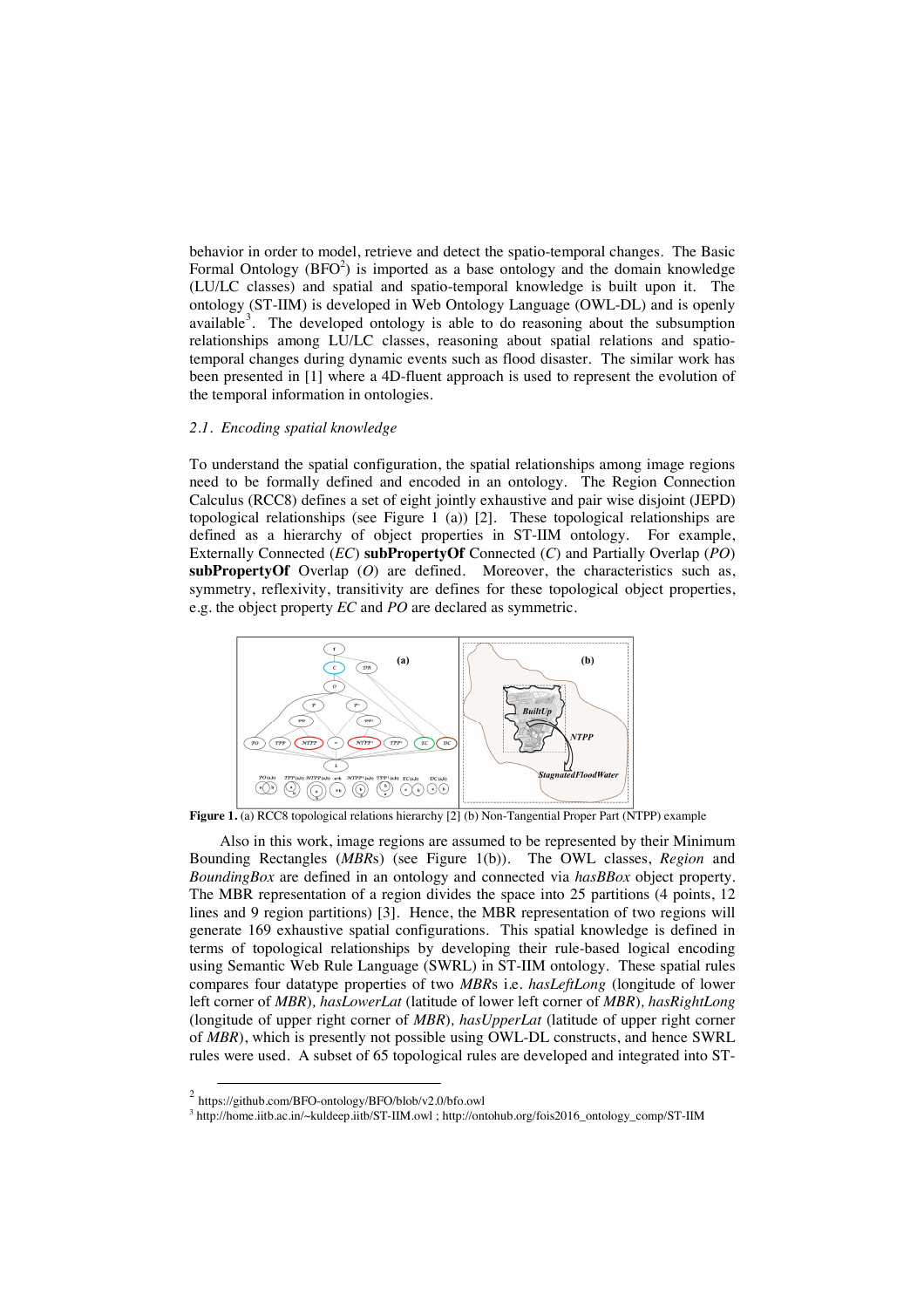IIM to infer all 169 topological relationships. Table 1 shows example SWRL rules for two topological relationships *NTPP* (Non-tangential Proper Part) and *PO* (Partially overlap) (refer rules 1, 2).

## *2.2. Encoding Temporal knowledge*

The time ontology published by W3C, available on-line<sup>4</sup> is imported in ST-IIM (reusability) as a base ontology, as it has the taxonomy of the time classes already defined. However, this basic ontology is not capable of performing reasoning over temporal intervals. For example, if events and timestamps of those events are given, this ontology will not be able to do automatic reasoning to retrieve image regions based on their temporal interval relations. Hence, SWRL rules were developed to address this issue. In this ontology, the major classes *Instant*, *DateTimeInterval* etc. are defined to capture the temporal event's instant (e.g. flood event) and the valid time duration of that event (e.g. flood duration).



**Figure 2.** (a) Pictorial representation of Allen's temporal relations (b) Example RS images showing submergence and flood recession pattern of *Road, River* and other LU/LC classes

In ST-IIM the Allen's temporal algebra [4] is defined as object properties (see Figure 2 (a)), which along with the encoded SWRL rules for temporal intervals can be used to state the temporal relationships among two intervals (refer rules 3-6 in Table 1). For example, whether an interval of submerged road in one part of a city is temporally overlapping with any other interval of submerged roads in some other part of the same city. Figure 2(b) shows example of such LU/LC evolution pattern.

| Table 1. Example SWRL rules to model spatio-temporal changes (shows only two rules for each category) |  |  |  |
|-------------------------------------------------------------------------------------------------------|--|--|--|
|-------------------------------------------------------------------------------------------------------|--|--|--|

| No.                                    | <b>SWRL Rules</b>                                                                                    |  |
|----------------------------------------|------------------------------------------------------------------------------------------------------|--|
| <b>Topological Relation SWRL rules</b> |                                                                                                      |  |
|                                        | $has BBox(?R1, ?B1), has BBox(?R2, ?B2), has LeftLong(?B1, ?B1LeftLong),$                            |  |
| <b>NTPP</b>                            | hasLeftLong(?B2, ?B2LeftLong), hasLowerLat(?B1, ?B1LowerLat),                                        |  |
|                                        | hasLowerLat(?B2, ?B2LowerLat), hasRightLong(?B1, ?B1RightLong),                                      |  |
|                                        | hasRightLong(?B2, ?B2RightLong), hasUpperLat(?B1, ?B1UpperLat),                                      |  |
|                                        | hasUpperLat(?B2, ?B2UpperLat), greaterThan(?B1LeftLong, ?B2LeftLong),                                |  |
|                                        | greaterThan(?B1LowerLat, ?B2LowerLat), lessThan(?B1RightLong, ?B2RightLong),                         |  |
|                                        | $less Than(?B1UpperLat, ?B2UpperLat) \rightarrow NTPP(?B1, ?B2)$                                     |  |
| $\mathcal{D}_{\mathcal{L}}$            | $has BBox(?R1, ?B1), has BBox(?R2, ?B2), has LeftLong(?B1, ?B1LeftLong),$                            |  |
| PO.                                    | hasLeftLong(?B2, ?B2LeftLong), hasLowerLat(?B1, ?B1LowerLat),                                        |  |
|                                        | hasLowerLat(?B2, ?B2LowerLat), hasRightLong(?B1, ?B1RightLong),                                      |  |
|                                        | hasRightLong(?B2, ?B2RightLong), hasUpperLat(?B1, ?B1UpperLat),                                      |  |
|                                        | hasUpperLat(?B2, ?B2UpperLat), equal(?B1UpperLat, ?B2UpperLat),                                      |  |
|                                        | greaterThan(?B1LeftLong, ?B2LeftLong), lessThan(?B1LowerLat, ?B2LowerLat),                           |  |
|                                        | lessThan(?B1RightLong, ?B2RightLong) -> PO(?B1, ?B2)                                                 |  |
| <b>Temporal relations SWRL rules</b>   |                                                                                                      |  |
| 3                                      | $inXSDDateTime(211, 2t1), inXSDDateTime(212, 2t2), less Than(2t1, 2t2) \rightarrow before(2t1, 2t2)$ |  |

4 https://www.w3.org/2006/time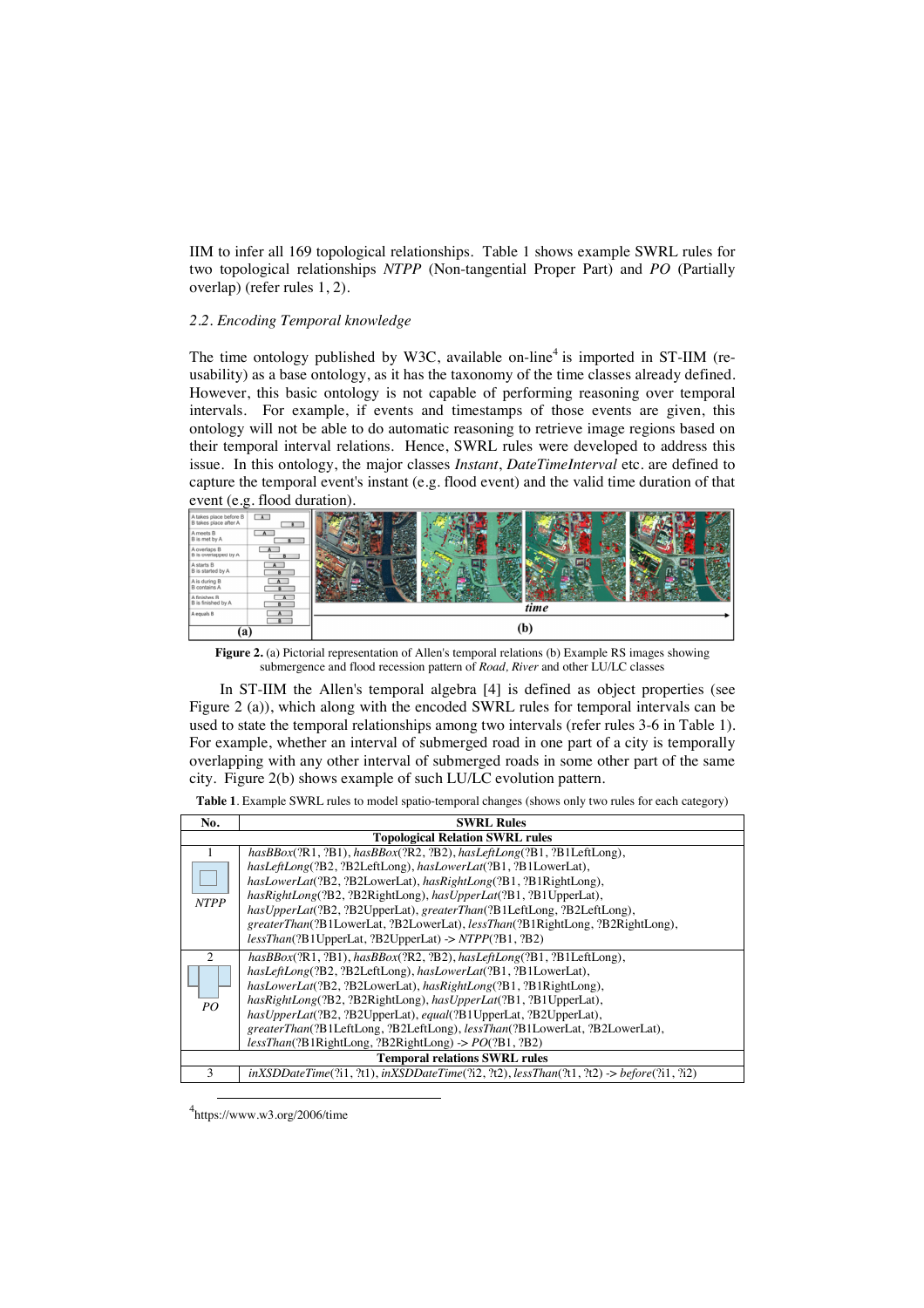| 4                                 | $inXSDDateTime(2i1, 2t1), inXSDDateTime(2i2, 2t2), equal(2t1, 2t2) > at(2i1, 2i2)$               |  |
|-----------------------------------|--------------------------------------------------------------------------------------------------|--|
| 5                                 | before(?i12,?i21), hasBeginning(?dt1,?i11), hasBeginning(?dt2,?i21), hasEnd(?dt1,?i12),          |  |
|                                   | $hasEnd(?dt2, ?i22) \rightarrow intervalBefore(?dt1, ?dt2)$                                      |  |
| 6                                 | before(?i11,?i21),before(?i12,?i22),before(?i21,?i12),hasBeginning(?dt1,?i11),                   |  |
|                                   | hasBeginning(?dt2, ?i21), hasEnd(?dt1, ?i12), hasEnd(?dt2, ?i22) -> intervalOverlaps(?dt1, ?dt2) |  |
| <b>Spatio-Temporal SWRL rules</b> |                                                                                                  |  |
|                                   | LULCRegion(?r12), StagnatedFloodWater(?r21), DateTimeInterval(?dt1),                             |  |
|                                   | DateTimeInterval(?dt2), hasFirstDefiningRegionOfInterval(?dt2, ?r21),                            |  |
|                                   | $has LastDefining RegionOfInterval(2dt1, ?r12), has Previous Temporal Neighbourhood(2dt2, ?dt1)$ |  |
|                                   | hasSubmergenceInterval(?r12, ?dt1), isSubmergedBy(?r12, ?r21)                                    |  |
| 8                                 | $NTPP(2b1,2b2), hasBox(2r1,2b1), hasBBox(2r2,2b2), is SubmergedBy(2r1,2r2)$                      |  |
|                                   | isCompletelySubmergedBy(?r1, ?r2)                                                                |  |
| 9                                 | $PO(2b1,2b2), hasBBox(2r1,2b1), hasBBox(2r2,2b2), is SubmergedBy(2r1,2r2)$                       |  |
|                                   | isPartiallySubmergedBy(?r1, ?r2)                                                                 |  |

### **3. Representing spatio-temporal changes in flood disaster using ST-IIM**

During flood disaster, in response phase, the pre-flood RS imagery can be used along post-flood RS images to identify the submerged areas and underlying LU/LC classes such as, flooded roads, flooded cropland, flooded built-up. During the recovery phase (post flood disaster), a series of multi-temporal RS images captured during and after the flood, and along with the few pre-flood images of same area can be analyzed together to get more insight about the temporal behavior of flood. For example, LU/LC submergence pattern, flood recession pattern etc (as shown in Figure 2(b)). Such a information mining during recovery phase, provides very important insights for the future flood mitigation and preparedness plans.

In this work, the class *DateTimeInterval* is considered as an important class, which is used to denote a temporal interval during which an image region has been observed with a specific LU/LC class. The object property *hasObservedLULCFirstTime* and *hasObservedLULCLastTime* are defined as **subPropertyOf** *hasBeginning* and *hasEnd*  respectively. These properties have a class *DateTimeInterval* as domain, whereas a class *Instant* as range. This interval is obtained by tracking an image object with a particular LU/LC class in a temporal stack of RS images. Hence, a class *DateTimeInterval* in ST-IIM holds the information about a persistence of an image object with a particular LU/LC class along with its temporal interval. To achieve this, two object properties *hasFirstDefiningRegionOfInterval* and *hasLastDefiningRegionOfInterval* are defined to describe the regions which are associated with the interval. These properties have range class *LULCRegion,* which will indicate the LU/LC observed over an interval. It may happen that, the LU/LC of a region in an image persists for some temporal interval and later changed to another class forming another temporal interval. Such temporal interval instances can be identified and connected via an object property *hasPreviousTemporalNeighborhood,*  which connects current and previous temporal intervals of a region.

## *3.1. Example Scenario: Detecting the spatio-temporal interactions between a road and river during a flood event*

Figure 3 shows an example of some temporal intervals which are assumed to be observed during a flood event. As RS images are obtained at discrete time intervals, the temporal intervals shown for different LULC classes are discrete. The example